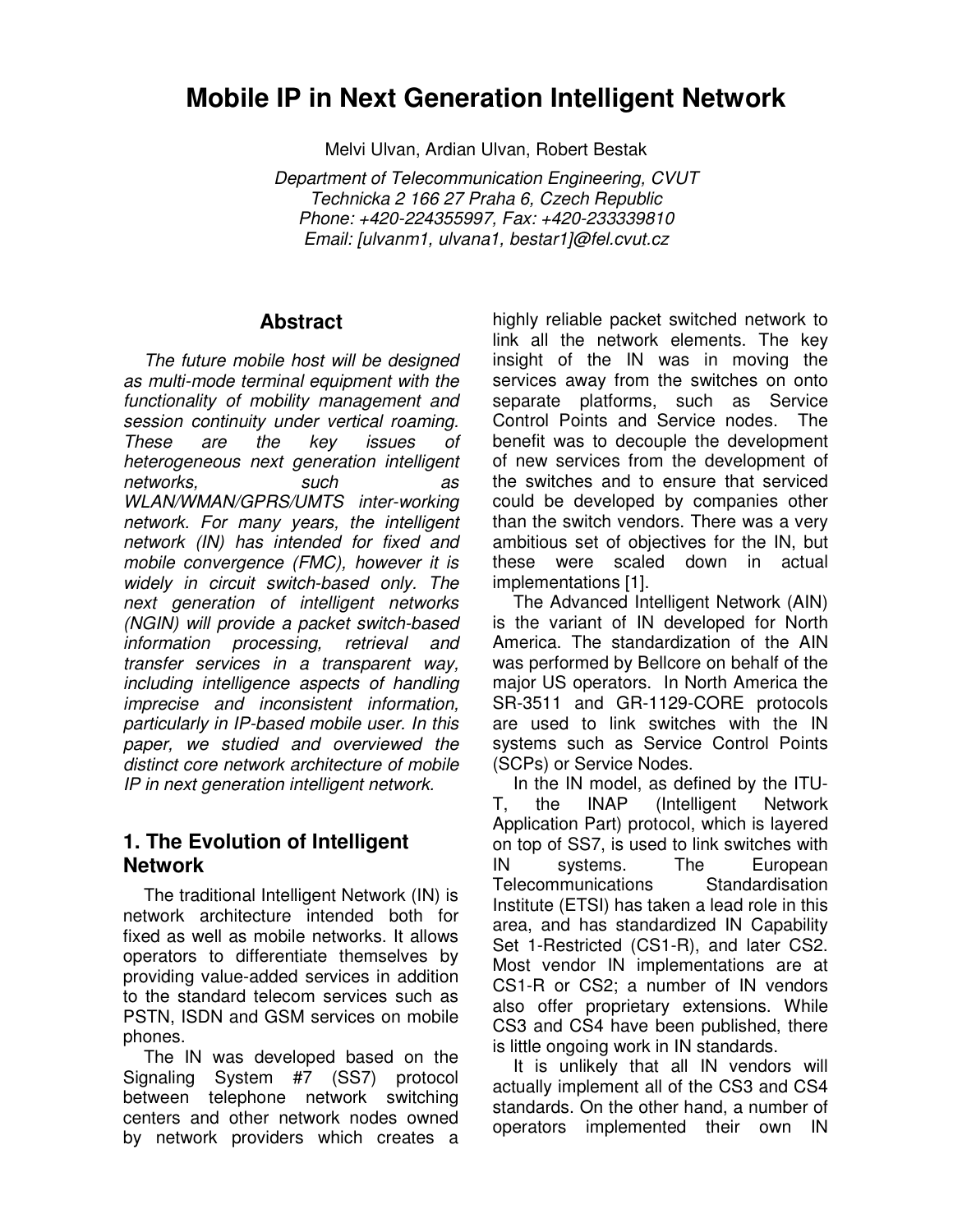platforms, and now seek to reduce the ongoing costs of supporting these platforms. These two trends have created an opportunity. Since the operators are now looking at how to replace these products in the network, the Parlay/Open System Architecture (OSA) Application Programming Interfaces (APIs) provide a way to develop telecommunications applications using modern software technology, such as Java and Web Services. The Parlay/OSA APIs provide access to core functions of the telecommunications network, such as call control, location, charging, accountmanagement, payment, user-interaction and many others [2].

The Parlay (APIs) were developed by the Parlay Group, which is an open consortium from the telecom and IT industries. The Parlay APIs were designed to be technology-independent, and they work equally well for fixed and mobile networks, and for current and nextgeneration networks. The Parlay APIs form the API layer of 3GPP's OSA. The Parlay/OSA APIs are jointly developed and published by the Parlay Group, ETSI and 3GPP, and are freely available.

The Parlay/OSA APIs were designed to work on multiple types of networks: fixedline IN networks, mobile networks using CAMEL, Wireless Intelligent Networks, and next-generation IP based networks.

All enhancements i.e. open systems, new services, various features and the interoperability capability have evolutes the traditional IN to the next generation intelligent network (NGIN) which works on IP based network.

# **2. Mobile IP**

In IP based network, a node decides the next-hop by determining the network information from the destination IP address of the packet. In contrast, the higher level layers maintain information about connections by the IP addresses of both the endpoints and the port numbers. Thus, while trying to support mobility on the Internet under the existing protocol suite,

two mutually conflicting requirements are encountered; a mobile node has to change its IP address whenever it changes its point of attachment, so that packets destined to the node are routed correctly, and to maintain existing higher layer connections such as TCP connection, the mobile node has to keep its IP address the same. Changing the IP address will cause the connection to be disrupted and lost.

Mobile IP (MIP), which is an Internet Engineering Task Force (IETF) standard communications protocol, is designed to allow mobile device users to move from one network to another while maintaining a permanent IP address [3].

A mobile node (MN) have two addresses; a permanent home address (HoA), which is a static IP address out of the mobile nodes home network. The second address is called a care of address (CoA), which is associated with the network the mobile node is visiting. Additionally, there are two kinds of entities in Mobile IP:

A home agent (HA) stores information about mobile nodes whose permanent address is in the home agent's network.

A foreign agent (FA) stores information about mobile nodes visiting its network. Foreign agents also advertise CoA, which are used by Mobile IP.

A node wanting to communicate with the mobile node uses the home address of the mobile node to send packets. These packets are intercepted by the home agent, which uses a table and tunnels the packets to the mobile node's care-of address with a new IP header, preserving the original IP header. The packets are decapsulated at the end of the tunnel to remove the added IP header and delivered to the mobile node.

When acting as sender, mobile node simply sends packets directly to the other communicating/correspondence node (CN) through the foreign agent. This is known as triangular routing, as shown in figure 1. If needed, the foreign agent could employ reverse tunnelling by tunnelling mobile node's packets to the home agent, which in turn forwards them to the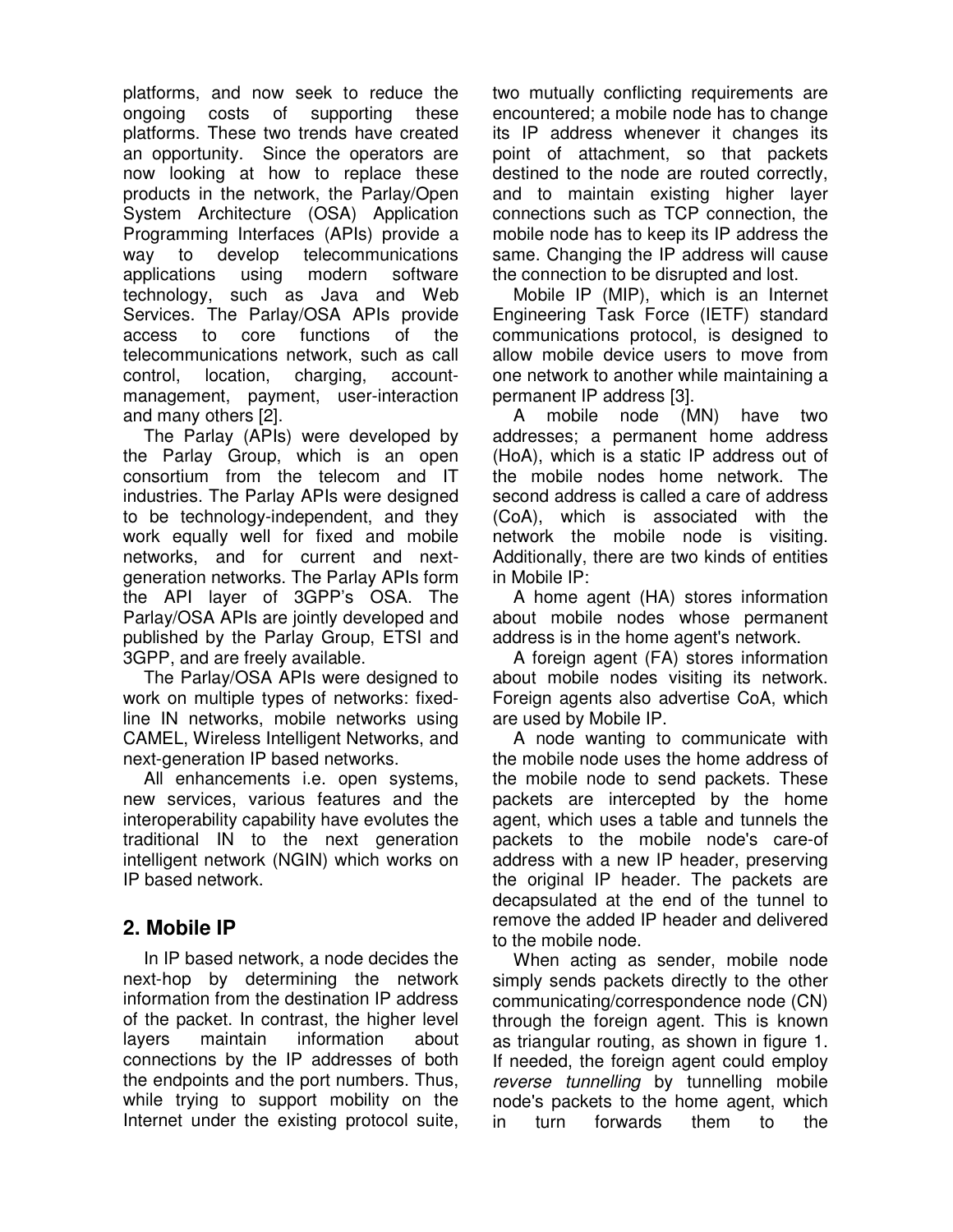communicating node. This will be needed in networks whose gateway routers have ingress filtering enabled and hence the source IP of the mobile host would need to belong to the subnet of the foreign network else the packets will be discarded by the router.



## Figure 1. Triangular Routing on Mobile IP

The MIP protocol defines an authenticated registration procedure by which a mobile node informs its home agent(s) of its CoA(s) as illustrated in figure 2. It also defines an extension to ICMP Router Discovery, which allows mobile nodes to discover prospective home agents and foreign agents; and the rules for routing packets to and from mobile nodes, including the specification of one mandatory tunneling mechanism and several optional tunneling mechanisms.



Figure 2. Registration process in Mobile IP

# **3. Next Generation Intelligent Network**

The main goals of Mobile IP are to make mobility transparent to the higher level protocols and to make minimum changes to the existing Internet infrastructure [4].

However, there are several issues that may become the hard challenges for its development and implementation. Routing optimization may be the first issue in which some set of extensions may not be supported by all nodes.

In addition, however, a bottleneck in INs and their corresponding services is increasingly problematic. Customers have become more critical of service functions and experience as both are unsatisfied via traditional IN services. Moreover, network architecture has increased in complexity due to the simultaneous deployment of PSTN, GSM, NGN, and IMS. The convergence of mobile IP and other platform such as fixed networks (as Fixed Mobile Convergence – FMC), and legacy analogue network is also the main challenge, as well as the interoperability with old, current and future feature of services.

Some issue might be solved by using the next version of IP, IPv6, that is out of this paper's scope. Another solution is by implementing the next generation intelligent network (NGIN). The NGIN solution is compatible with traditional IN and delivers unified and convergent services. The NGIN solution also supports multiple network types including IMS, and integrates multiple external enablers to facilitate further service innovation. The NGIN platform enables the real fixed/mobile convergence on top of both legacy and IP Multimedia Subsystem infrastructures.

A major benefit of the new Convergence Service Solution is the rapid and cost effective design and roll-out of homogenous services across all subsidiaries of a global telecom operator's group. This portability can be achieved without the technical complexity and cost inconvenience traditionally associated to